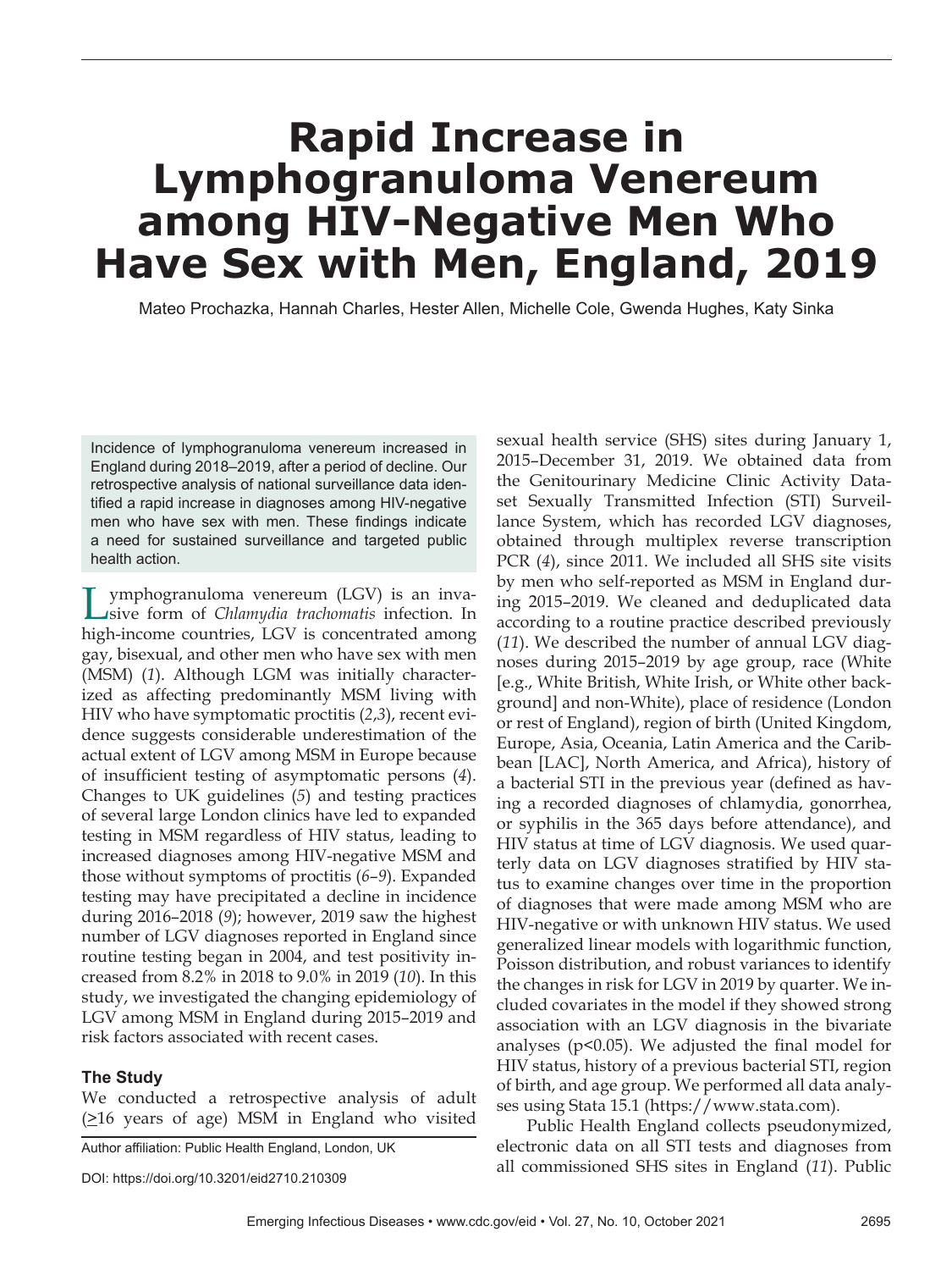#### **DISPATCHES**

Health England has approval to handle data obtained by the Genitourinary Medicine Clinic Activity Dataset STI Surveillance System under Regulation 3 of the Health Service (Control of Patient Information) Regulations 2002 (https://www.gov.uk/government/ publications/hiv-and-sti-data-sharing-policy).

Of 2,116,345 SHS visits by MSM during 2015– 2019, we identified 3,461 diagnoses of LGV (Table 1). The highest number of LGV diagnoses was recorded in 2019 (n = 1,018); this increase was mainly attributed to increases in diagnoses in the third and fourth quarter of the year (Figure 1). The proportion of diagnoses among MSM who are HIV-negative or with unknown HIV status increased from 31.4% in 2015 to 58.4% in 2019 (Table 1). In 2019, most LGV diagnoses in MSM were among White MSM (72.7%) and MSM residing in London (79.1%). A total of 614 (60.3%) LGV diagnoses in 2019 were made among those who had a bacterial STI diagnosis in the previous year (Table 1).

Our regression analyses included 526,102 visits and 1,018 LGV diagnoses among MSM in England in 2019 (Table 2). Compared with quarter 1 of 2019, the risk for having LGV diagnosed was 73% higher in quarter 3 and 66% higher in quarter 4. Living with HIV, residing in London, and having a previous bacterial STI were strongly associated with an LGV diagnosis in the crude and adjusted models (Table 2). Being born in LAC or in Europe outside of the UK were also associated with increased risk for LGV (Figure 2).

#### **Conclusions**

We show that a rapid increase occurred in LGV diagnoses in England in 2019, particularly affecting MSM who are HIV-negative or with unknown HIV status, such that nearly 60% of all LGV diagnoses are now in this group. This trend represents a major shift in the epidemiology of LGV; infection was previously associated with MSM living with HIV (*2*). However, having LGV diagnosed continues to be associated with living with HIV, as well as having a previous STI diagnosis, residing in London, and being born in LAC or Europe outside the United Kingdom.

An earlier decline in LGV diagnoses (*9*) has been attributed to revisions to LGV testing guidelines that led to expanded testing (*5*,*12*). However, because no revisions have been made since 2015, changes to testing practice are unlikely to explain the recent increase, which is concurrent with increases in test positivity (*10*). Of note, use of HIV preexposure prophylaxis (PrEP) in England may have contributed to increased

| No. (%) patients<br>2017<br>2019<br>2015<br>2016<br>2018<br>Characteristic<br>663<br>620<br>655<br>505<br>1.018<br>Total no. patients<br>Age group, y                                        |  |
|----------------------------------------------------------------------------------------------------------------------------------------------------------------------------------------------|--|
|                                                                                                                                                                                              |  |
|                                                                                                                                                                                              |  |
|                                                                                                                                                                                              |  |
|                                                                                                                                                                                              |  |
| 45(6.8)<br>31(5.0)<br>$16 - 24$<br>40 (7.9)<br>27(4.1)<br>81(8.0)                                                                                                                            |  |
| $25 - 34$<br>250 (37.7)<br>234 (37.7)<br>166 (32.9)<br>243 (37.1)<br>377 (37.0)                                                                                                              |  |
| $35 - 44$<br>208 (33.6)<br>141 (27.9)<br>219 (33.4)<br>301 (29.6)<br>229 (34.5)                                                                                                              |  |
| $45 - 54$<br>103(15.5)<br>115 (18.6)<br>124 (24.6)<br>122 (18.6)<br>180 (17.7)                                                                                                               |  |
| $55 - 64$<br>25(5.0)<br>26(3.9)<br>24(3.9)<br>32(4.9)<br>68 (6.7)                                                                                                                            |  |
| >65<br>4(0.6)<br>11(1.7)<br>5(0.8)<br>5(1.0)<br>7(0.7)                                                                                                                                       |  |
| Unknown<br>6(0.9)<br>3(0.5)<br>4(0.8)<br>1(0.2)<br>4(0.4)                                                                                                                                    |  |
| Residence                                                                                                                                                                                    |  |
| London<br>512 (77.2)<br>469 (75.7)<br>362 (71.7)<br>507 (77.4)<br>806 (79.1)                                                                                                                 |  |
| Rest of England<br>151 (22.8)<br>151 (24.4)<br>143 (28.3)<br>148 (22.6)<br>212 (20.8)                                                                                                        |  |
| Race                                                                                                                                                                                         |  |
| White<br>499 (75.3)<br>479 (77.3)<br>383 (75.8)<br>485 (74.0)<br>740 (72.7)                                                                                                                  |  |
| Non-White<br>124 (18.7)<br>125(19.1)<br>208 (20.4)<br>121 (19.5)<br>99 (19.6)                                                                                                                |  |
| Unknown<br>40(6.0)<br>20(3.2)<br>23(4.6)<br>45(6.9)<br>70 (6.9)                                                                                                                              |  |
| Region of birth                                                                                                                                                                              |  |
| United Kingdom<br>333 (50.2)<br>317(51.1)<br>248 (49.1)<br>300(45.8)<br>443 (43.5)                                                                                                           |  |
| 159 (24.0)<br>139 (22.4)<br>112 (22.2)<br>172 (26.3)<br>256 (25.2)<br>Europe                                                                                                                 |  |
| Asia<br>38(5.7)<br>33(5.3)<br>25(5.0)<br>38(5.8)<br>50(4.9)                                                                                                                                  |  |
| Oceania<br>10(1.5)<br>13(2.1)<br>7(1.4)<br>18(2.8)<br>28(2.8)                                                                                                                                |  |
| Latin America and Caribbean<br>41(6.6)<br>45(8.9)<br>51 (7.7)<br>44 (6.7)<br>111 (10.9)                                                                                                      |  |
| 18(2.8)<br>Northern America<br>9(1.4)<br>7(1.1)<br>22(4.4)<br>18(1.8)                                                                                                                        |  |
| Africa<br>14(2.1)<br>23(3.7)<br>13(2.6)<br>25(3.8)<br>31(3.1)                                                                                                                                |  |
| 47(7.6)<br>33(6.5)<br>40(6.1)<br>81(8.0)<br>Unknown<br>49 (7.4)                                                                                                                              |  |
| Bacterial STI in previous year                                                                                                                                                               |  |
| 310 (46.8)<br>Yes<br>276 (44.5)<br>217 (43.0)<br>356 (54.4)<br>614 (60.3)                                                                                                                    |  |
| No<br>353 (53.2)<br>344 (55.5)<br>288 (57.0)<br>299 (45.7)<br>404 (39.7)                                                                                                                     |  |
| <b>HIV</b> status                                                                                                                                                                            |  |
| Living with HIV<br>455 (68.6)<br>420 (67.7)<br>299 (59.2)<br>302(46.1)<br>424 (41.7)                                                                                                         |  |
| Negative or unknown status<br>208 (31.4)<br>200 (32.7)<br>206 (40.8)<br>353 (53.9)<br>594 (58.4)<br>$+0+1$<br>and the company of the company of the company of the company of the company of |  |

\*STI, sexually transmitted infection.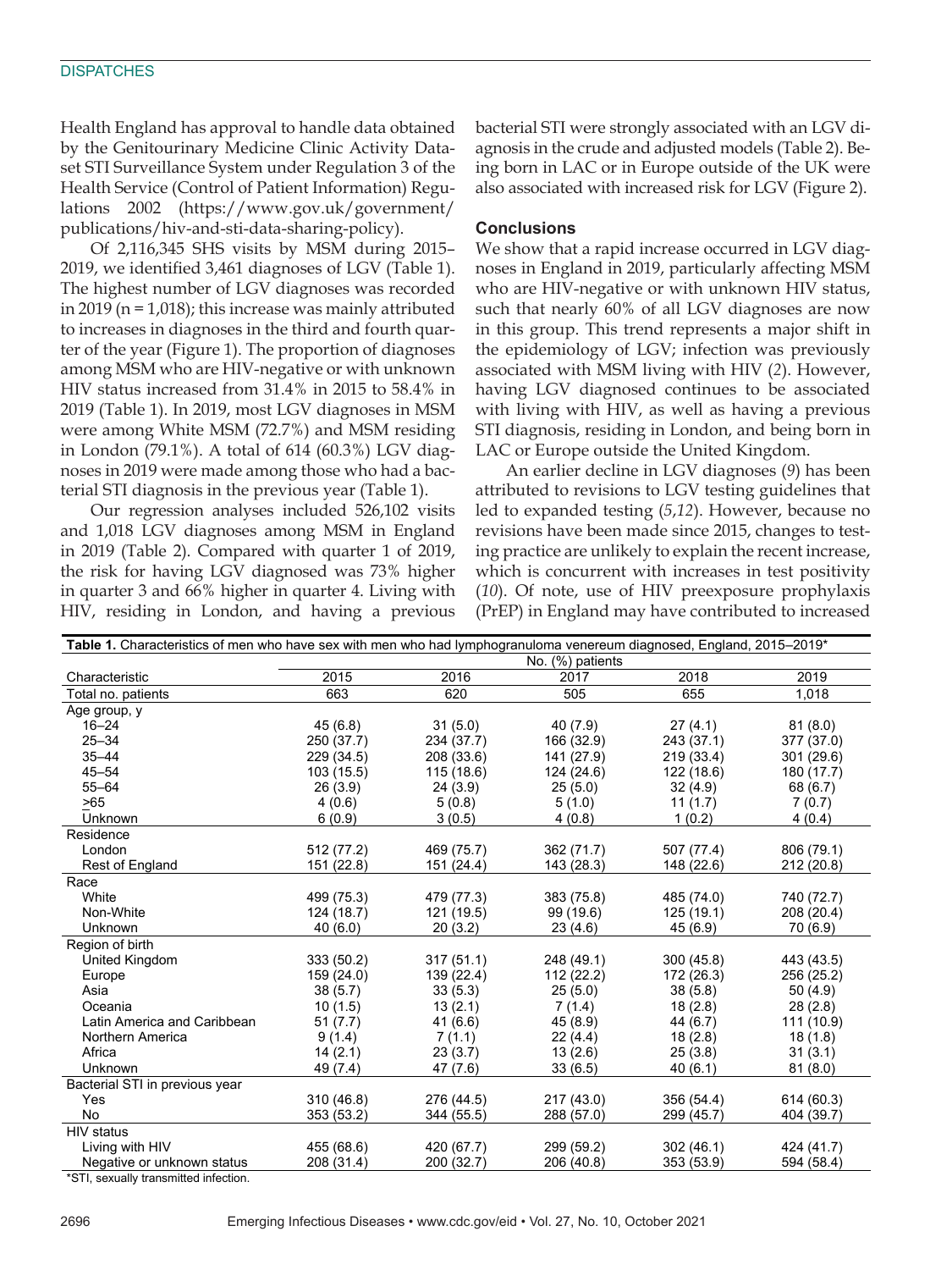

England, 2015–2019.

testing for *C. trachomatis* and subsequent detection of LGV. Increased access to HIV prevention, including PrEP, in HIV-negative MSM engaging in high-risk

sexual activities may have facilitated the change in the epidemiology of LGV and led to the observed increase in incidence among this group (*13*); the

| Table 2. Crude and adjusted incidence rate ratios for lymphogranuloma venereum among men who have sex with men, England, 2019* |                                     |                                          |  |
|--------------------------------------------------------------------------------------------------------------------------------|-------------------------------------|------------------------------------------|--|
| Characteristic                                                                                                                 | Crude incidence rate ratio (95% CI) | Adjusted t incidence rate ratio (95% CI) |  |
| Year                                                                                                                           |                                     |                                          |  |
| Quarter 1                                                                                                                      | Referent                            | Referent                                 |  |
| Quarter 2                                                                                                                      | $1.10(0.90 - 1.35)$                 | $1.13(0.92 - 1.40)$                      |  |
| Quarter 3                                                                                                                      | $1.68(1.40 - 2.02)$                 | $1.73(1.43 - 2.10)$                      |  |
| Quarter 4                                                                                                                      | 1.49 (1.24-1.80)                    | 1.66 (1.36-2.01)                         |  |
| <b>HIV</b>                                                                                                                     |                                     |                                          |  |
| Negative or unknown status                                                                                                     | Referent                            | Referent                                 |  |
| Living with HIV                                                                                                                | $2.55(2.26 - 2.90)$                 | $2.23(1.93 - 2.57)$                      |  |
| Bacterial STI in previous year                                                                                                 |                                     |                                          |  |
| No.                                                                                                                            | Referent                            | Referent                                 |  |
| Yes                                                                                                                            | $4.01(3.54 - 4.55)$                 | $3.17(2.77 - 3.63)$                      |  |
| Residence                                                                                                                      |                                     |                                          |  |
| Rest of England                                                                                                                | Referent                            | Referent                                 |  |
| London                                                                                                                         | 4.28 (3.68-4.98)                    | $3.62(3.06 - 4.28)$                      |  |
| Region of birth                                                                                                                |                                     |                                          |  |
| United Kingdom                                                                                                                 | Referent                            | Referent                                 |  |
| Europe                                                                                                                         | $2.42(2.07 - 2.82)$                 | $1.30(1.10 - 1.53)$                      |  |
| Asia                                                                                                                           | $1.27(0.95 - 1.70)$                 | $0.82(0.61 - 1.10)$                      |  |
| Oceania                                                                                                                        | 2.96 (2.02-4.33)                    | $1.44(0.98 - 2.12)$                      |  |
| Latin America and Caribbean                                                                                                    | $3.78(3.07 - 4.65)$                 | $1.59(1.27 - 1.98)$                      |  |
| North America                                                                                                                  | $1.89(1.18 - 3.02)$                 | $1.09(0.68 - 1.75)$                      |  |
| Africa                                                                                                                         | $1.60(1.11 - 2.30)$                 | $0.90(0.62 - 1.30)$                      |  |
| Age group, y                                                                                                                   |                                     |                                          |  |
| $16 - 24$                                                                                                                      | Referent                            | Referent                                 |  |
| $25 - 34$                                                                                                                      | $2.16(1.70 - 2.75)$                 | $1.40(1.09 - 1.81)$                      |  |
| $35 - 44$                                                                                                                      | $2.67(2.09 - 3.42)$                 | $1.49(1.14 - 1.94)$                      |  |
| $45 - 54$                                                                                                                      | 2.48 (1.91-3.22)                    | $1.47(1.10-1.96)$                        |  |
| $55 - 64$                                                                                                                      | $2.00(1.45 - 2.76)$                 | $1.60(1.13 - 2.26)$                      |  |
| >65                                                                                                                            | $0.58(0.27 - 1.25)$                 | $0.55(0.23 - 1.28)$                      |  |

\*Ratios determined by using generalized linear models using a logarithmic linking function and Poisson distribution with robust variances. †Adjusted for all the covariates shown in the table.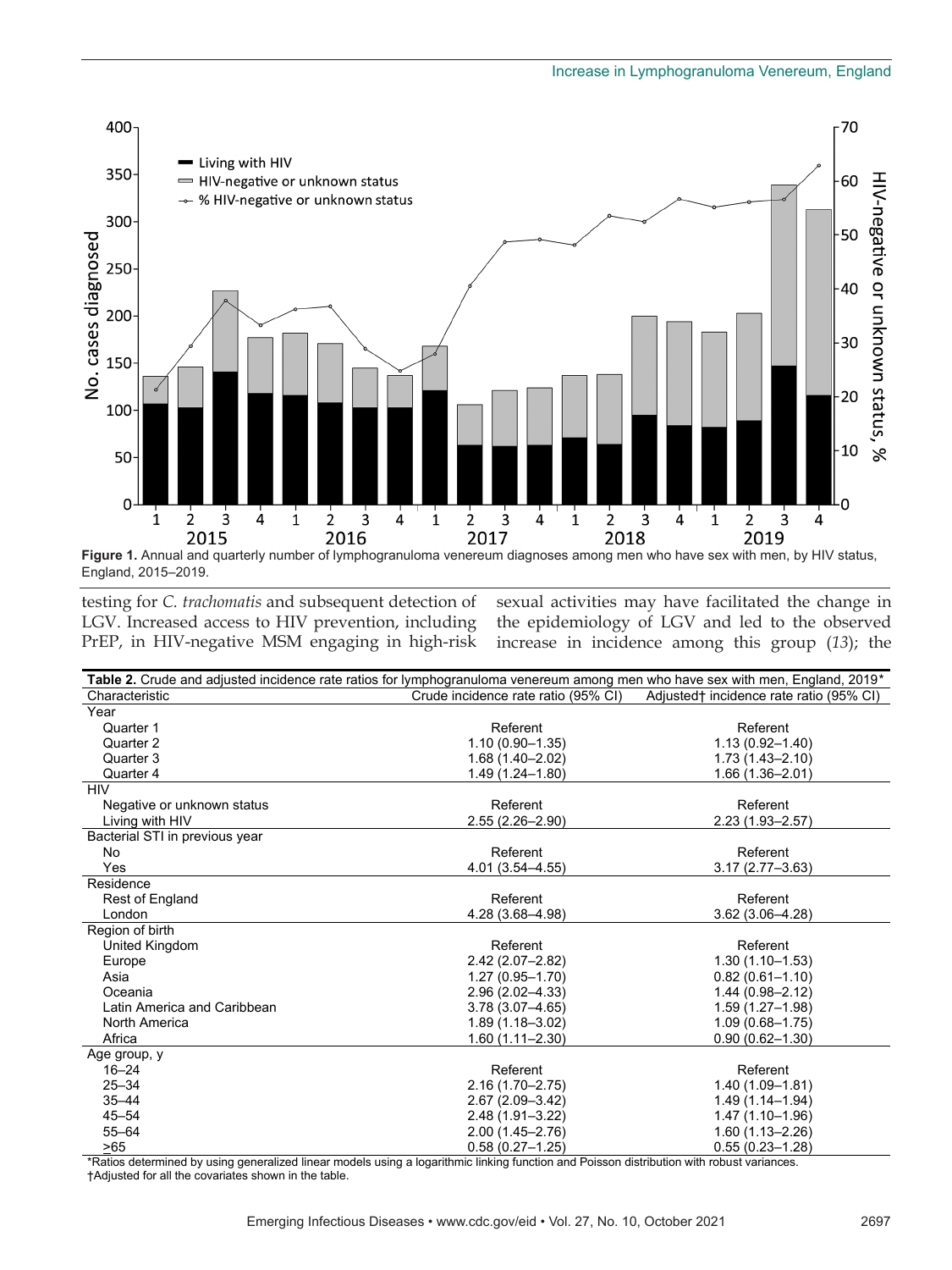# **DISPATCHES**



**Figure 2.** Adjusted incidence rate ratios for lymphogranuloma venereum among men who have sex with men, England, 2019. Diamonds indicate effect estimates (incidence rate ratio); error bars indicate 95% CIs for those estimates. LAC, Latin America and the Caribbean; Q, quarter; STI, sexually transmitted infection; UK, United Kingdom.

association with previous STI diagnosis further supports this hypothesis. Further investigation will be needed to understand the impact of HIV prevention on transmission of bacterial STIs. However, the increasing proportion of LGV diagnoses among HIVnegative MSM during 2017–2019 is in line with reports from other countries in Europe (*6*,*8*,*14*,*15*).

The first limitation of this study is that unmeasured behavioral covariates (e.g., number of partners, PrEP use, drug use, group sex, and venuebased activities) were not available. Inclusion of behavioral covariates in routine STI surveillance in England is underway and will be examined in future iterations of these analyses. Second, the risk among some groups, such as those not born in the United Kingdom, could be overestimated because of differing patterns of healthcare access and barriers to access.

In summary, we report a steep increase in the number of LGV diagnoses identified in SHS sites after a period of decline, which indicates the need for sustained surveillance and public health action. Our findings indicate that the epidemiology of LGV has changed, and an increased number of diagnoses are occurring among MSM who are HIV-negative or with unknown HIV status, highlighting the need to integrate health promotion and increase LGV testing within HIV prevention delivery. In addition, increased LGV risk among MSM born in LAC and in countries in Europe that are outside the United Kingdom indicates the need for increased accessibility of health promotion materials and wider engagement with these communities.

# **About the Author**

Dr. Prochazka is a medical doctor and epidemiologist focused on control of infectious diseases. He is a consultant epidemiology scientist supporting STI and COVID-19 surveillance at Public Health England.

# **References**

- 1. Childs T, Simms I, Alexander S, Eastick K, Hughes G, Field N. Rapid increase in lymphogranuloma venereum in men who have sex with men, United Kingdom, 2003 to September 2015. Euro Surveill. 2015;20:30076. https://doi.org/10.2807/1560-7917.ES.2015.20.48.30076
- 2. Hughes G, Alexander S, Simms I, Conti S, Ward H, Powers C, et al.; LGV Incident Group. Lymphogranuloma venereum diagnoses among men who have sex with men in the U.K.: interpreting a cross-sectional study using an epidemic phase-specific framework. Sex Transm Infect. 2013;89:542–7. https://doi.org/10.1136/ sextrans-2013-051051
- 3. Saxon C, Hughes G, Ison C; UK LGV Case-Finding Group. Asymptomatic lymphogranuloma venereum in men who have sex with men, United Kingdom. Emerg Infect Dis. 2016;22:112–6. https://doi.org/10.3201/EID2201.141867
- 4. Cole MJ, Field N, Pitt R, Amato-Gauci AJ, Begovac J, French PD, et al. Substantial underdiagnosis of lymphogranuloma venereum in men who have sex with men in Europe: preliminary findings from a multicentre surveillance pilot. Sex Transm Infect. 2020;96:137–42. https://doi.org/10.1136/sextrans-2019-053972
- 5. Nwokolo NC, Dragovic B, Patel S, Tong CY, Barker G, Radcliffe K. 2015 UK national guideline for the management of infection with *Chlamydia trachomatis*. Int J STD AIDS. 2016;27:251–67. https://doi.org/10.1177/0956462415615443
- 6. van Aar F, Kroone MM, de Vries HJ, Götz HM, van Benthem BH. Increasing trends of lymphogranuloma venereum among HIV-negative and asymptomatic men who have sex with men, the Netherlands, 2011 to 2017. Euro Surveill. 2020;25. https://doi.org/10.2807/ 1560-7917.ES.2020.25.14.1900377